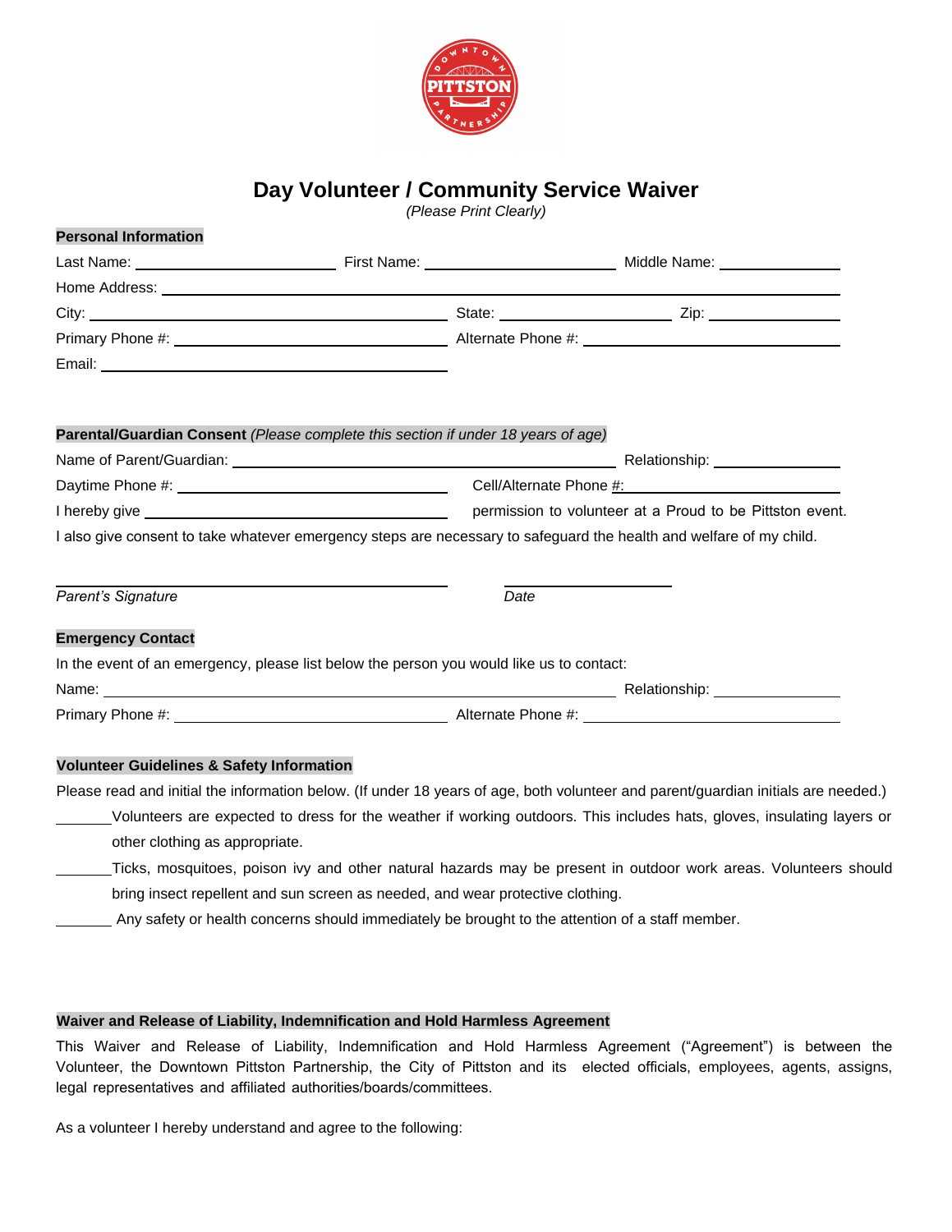I, the Volunteer, understand that the scope of my relationship with the Downtown Pittston Partnership is limited to a volunteer position, that I am not an employee of the Downtown Pittston Partnership, and that I am not entitled to any wages or other compensation in return for the services I provide. I also acknowledge that the Downtown Pittston Partnership will not provide me any benefits traditionally associated with employment. In addition, I am responsible for my own insurance coverage in the event of personal injury or illness as a result of my activities with the City of Pittston.

I have no expectation of future employment with the Downtown Pittston Partnership as a result of my providing such volunteer service. I understand and acknowledge that the volunteer relationship is "at-will," for no definite period and may be terminated by me or the Downtown Pittston Partnership at any time, with or without cause, and with or without notice.

I, the Volunteer, release and forever discharge and hold harmless the Downtown Pittston Partnership and its successors and assigns from any and all liability, claims, and demands of whatever kind or nature, either in law or in equity, which arise or may hereafter arise as a direct or indirect consequence of my volunteering for the Downtown Pittston Partnership, notwithstanding that such damage, death, illness, loss or injury may have been caused partly by the negligence of the Downtown Pittston Partnership.

I acknowledge and agree that I have carefully read this Agreement, that I fully understand the same, and that I freely and voluntarily execute the same. I understand that I may seek independent advice from an attorney prior to signing this Agreement. I understand that this Agreement is binding on me and anyone acting on my behalf, including but not limited to my spouse, executors, agents, heirs, administrators, attorneys, personal representatives, assigns, insurers, predecessors, successors or any other person or entity asserting claims through me. I understand that this Agreement has important legal consequences. The terms of this Agreement are contractual and not mere recitals.

| Volunteer Name (please print)            | Volunteer's Signature | Date |
|------------------------------------------|-----------------------|------|
| Parent's Name (if volunteer is under 18) | Parent's Signature    | Date |

### **Photo and Video Release**

I acknowledge that I may be photographed or videotaped while volunteering. This image (photo or video) may be used in publications or to otherwise promote Downtown Pittston Partnership programs as in Internet websites, posters, audio/video presentations or other displays. The image may also be released to local news media to be used in connection with reporting on, promoting, or otherwise publicizing Downtown Pittston Partnership programs.

I hereby grant the Downtown Pittston Partnership and its agencies permission to disclose my identity and to reproduce and distribute videotapes, films, photographs, transparencies, and sound recordings of me arising out of my volunteer activities with the Downtown Pittston Partnership.

*Volunteer's Signature Date*

*Parent's Signature (if volunteer is under 18) Date*